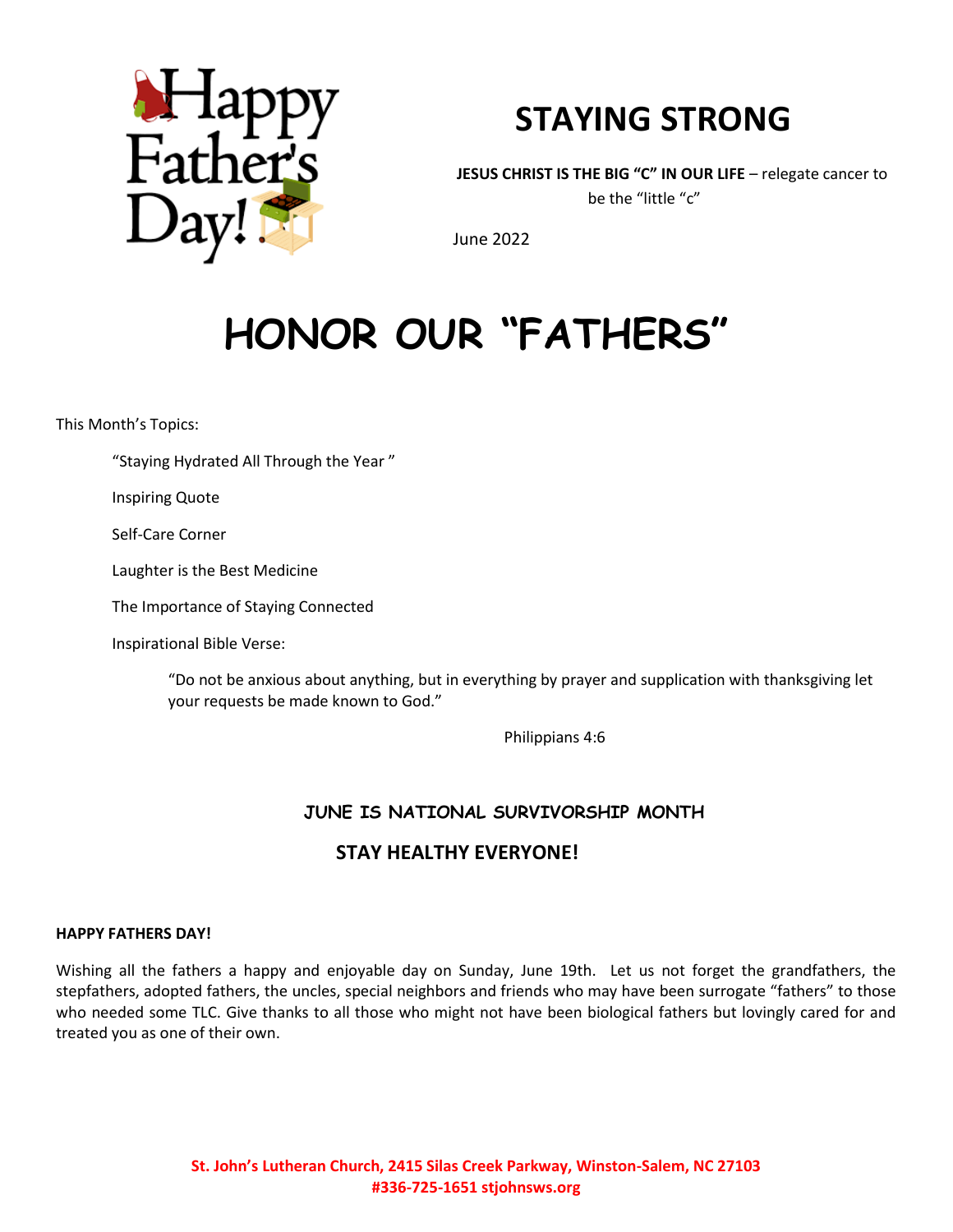#### **STAYING HYDRATED ALL THROUGH THE YEAR**

Now that summer has officially arrived, we need to be aware of the importance of proper hydration. It is important that we get enough water throughout each day, all year long. As we get older, we have a smaller reserve of fluids in our bodies, and therefore dehydration can sneak up on us quickly, especially in the warmer months of the year.

#### Potential Consequences of Dehydration

Not drinking enough water can be the catalyst for several life-threatening health issues, which makes hydration even more important. Here are a few of the most dangerous effects of dehydration.

- **Kidney issues** are common for those of us that don't drink enough water. Without enough water in their system, the blood won't be properly filtered – which can cause confusion, lethargy and, in some cases, kidney failure.
- Seniors who suffer from **diabetes** are especially susceptible to diabetic ketoacidosis, a condition that causes naturally occurring acids in the body to build up, potentially causing organ failure, coma or death.
- Dehydration can lead to **heart attacks** or **heart failure**. Lack of water in the body causes the blood to thicken making the victim's heart work much harder than usual to circulate blood throughout the body.
- Dehydration can cause damage to the **brain**. A deficit of water in the body can lead to seizures and headaches. In addition, if anyone who is seriously dehydrated drinks too much water too quickly, it can cause their brain to swell, potentially causing permanent damage by making brain cells rupture as they expand.

Also, proper hydration allows our medicines and prescriptions to work as they are designed to do.

#### How Much Water Should We Consume?

We should drink eight or more eight-ounce glasses of water a day, following the standard suggestions for water intake. Here are a few helpful tips about how to make sure you, and any loved one you may be caring for, is getting enough fluids and to help inspire them to stay hydrated:

- A good idea is to find a 64-ounce pitcher, fill it with water, and keep it iced on your kitchen table or in your refrigerator. Every time you walk past, stop to take a drink. When you've finished off the pitcher, you know you've had enough to drink – and you don't have to remember how many individual glasses you've had.
- Flavor enhancer concentrates help make drinking water more interesting or enjoyable for those who feel the taste of water is boring. Some folks like to drink water infused with fruit to make their daily water intake a little tastier. Anything that ensures you drink enough water can help.
- Fruit such as melons often have high water content and can help hydration, although water from fruit is difficult to measure and track.

#### Warning Signs that We Aren't Drinking Enough Water

Dehydration often gives early warning signs before it causes permanent damage. But we have to be alert for the symptoms and be prepared to act quickly if they start to appear.

- Folks who are dehydrated have to relieve themselves less often. If you, or your loved one, isn't going to the bathroom at least once every two hours when awake during daytime hours, they might not be drinking enough.
- The darker a person's urine, the more highly concentrated the waste is, and that's a sign that there isn't enough water in their body. Whenever a person's urine is darker than usual, it's a good time to drink some water.
- When you don't have enough fluid in your body, your mouth is one of the first places symptoms start to show up. A dry, sticky mouth is a sign that there isn't enough fluid in your body.
- A severe, throbbing headache is often a sign of dehydration. Headaches caused by a lack of fluid can happen throughout the brain – the front, the top, the bak – and are often aggravated by bending over, standing up or exerting yourself. If you have a headache that you suspect may be caused by dehydration, stop any activities you may be doing and gradually increase your water content, consuming about 8 oz. of water every 15 - 20 minutes until your symptoms are relieved.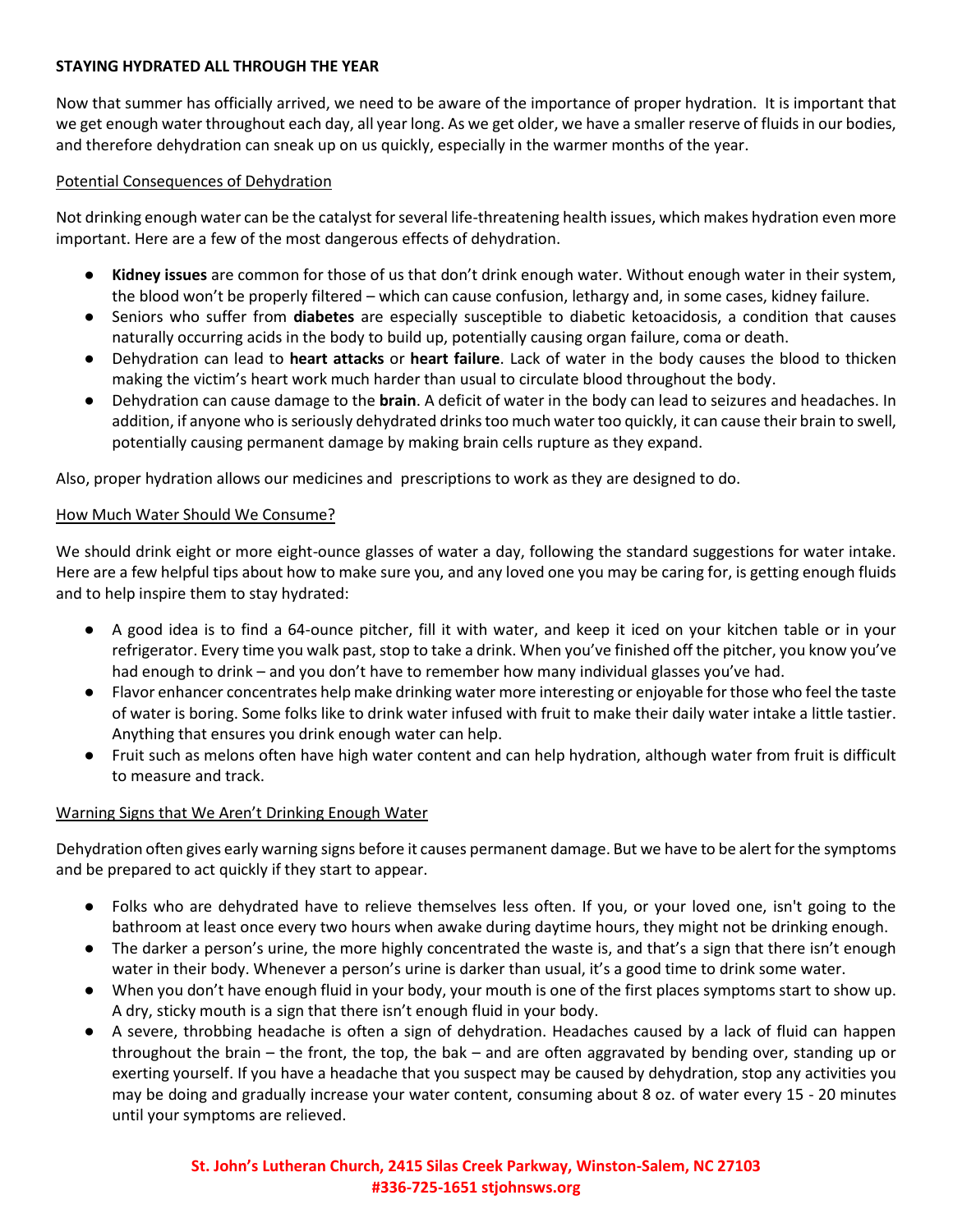Watch for the warning signs of dehydration and follow these hydration tips and guidelines to make sure you, a loved one, or someone you may be caring for, is properly hydrated all through the year.

#### **INSPIRING QUOTE:**

"The secret of life is to fall seven times and to get up eight times." Paul Coelho

Paul Coelho is the author of the acclaimed book "The Alchemist," which has sold more than 65 million copies in 80 different languages. But it was a long and winding road to that success. Coelho dropped out of law school and pursued failed careers in acting, theater directing, journalism, and songwriting before becoming a celebrated author. What's more, "The Alchemist," first published in 1998, originally sold fewer than 1,000 copies, and the publisher decided not to reprint the book. But Coelho didn't give us. He kept trying and found another publisher willing to take a chance on him. His story shows that it's not how many times you get knocked down that defines a life, but whether you have the strength and persistence to keep getting up and moving forward.



#### **SELF-CARE CORNER**

The goal of self-care is reducing stress and feeling recharged. You have to make that a priority so that you can be your best self. When you take care of yourself, you are more prepared to help others in your life and find joy doing it. St. P:ul gives a great formula for reducing stress and recharging in Philippians 4:6-7. He writes: "Do not be anxious about anything but in everything, by prayer and petition, with thanksgiving, present your requests to God. And the peace of God, which transcends all understanding, will guard your hearts and your minds in Christ Jesus."

#### Treat Yourself

Go get a pedicure, a massage, or a facial. Treat yourself to something you enjoy that makes you feel relaxed. Take that time to enjoy the experience and put yourself first. This is a sure fire way to help you feel more relaxed and refreshed.

"There are days I drop words of comfort on myself like falling leaves and remember that it is enough to be taken care of by myself."

Brian Andreas

#### **LAUGHTER IS THE BEST MEDICINE**

"My brain has too many tabs open."

Since March of 2020, we have experienced more time alone than ever thought possible. And we have survived. We have adjusted the way we do a lot of things and our social time with friends and family has radically changed – from being near social butterflies to becoming absolute hermits. Have you become friends with yourself yet? Have you discovered the "real you"? How do you like it?

Note on Mindfulness: Many of you may be thinking the term "mindfulness" is New Age. You might even be aware of seeing this term more frequently these days. However, giant corporations like Aetna Insurance and Google, among many, have major workplace programs for their employees to help them deal with the many possible stressors of modern life. We as Christians can still practice mindfulness through our focus on God.

> **St. John's Lutheran Church, 2415 Silas Creek Parkway, Winston-Salem, NC 27103 #336-725-1651 stjohnsws.org**